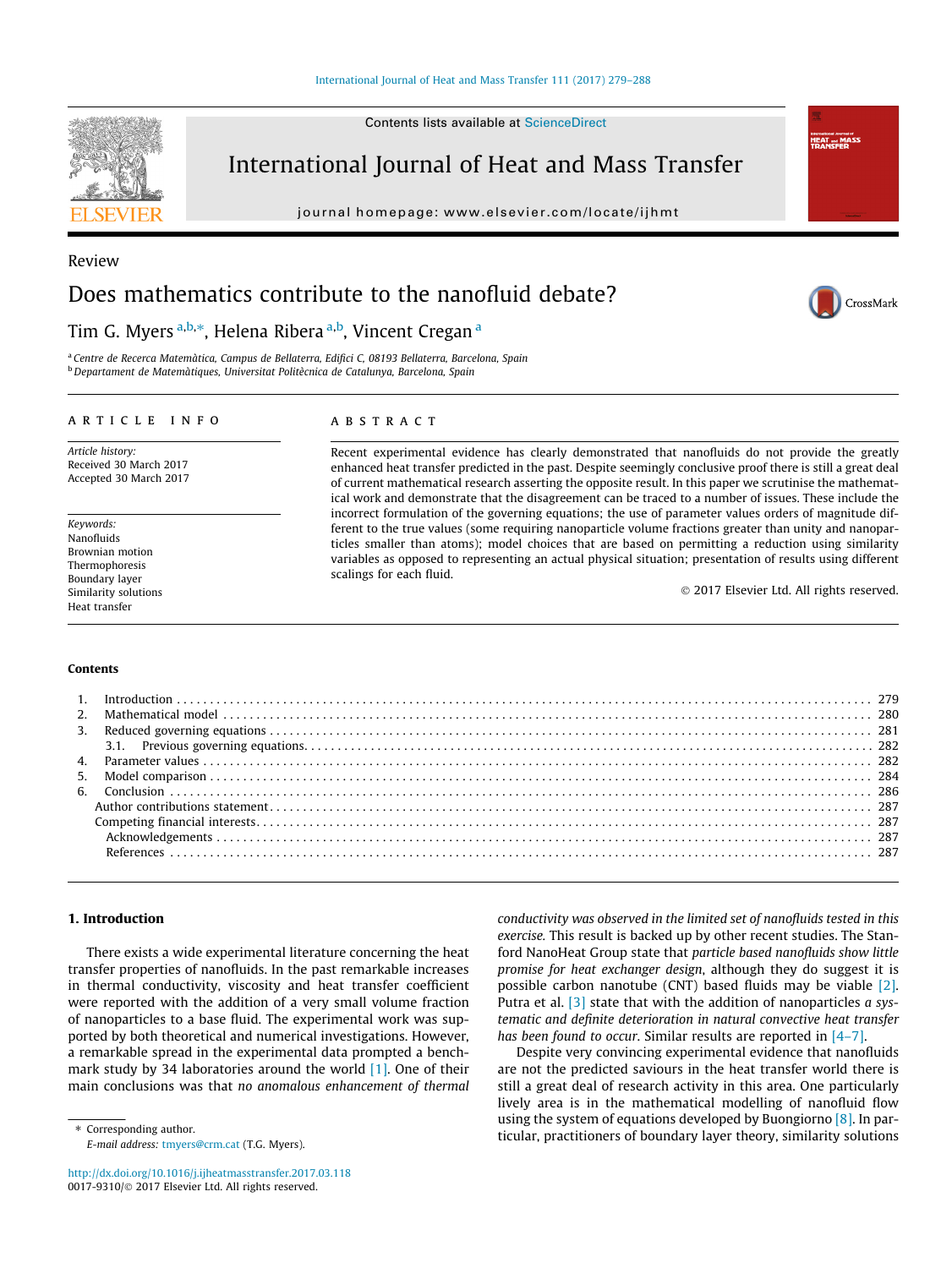and the Homotopy Analysis Method have published thousands of papers dealing with different forms of and extensions to Buongiorno's equations and subject to a variety of boundary conditions. In contrast to the recent experimental results these authors are unanimous in the opinion that nanoparticles have a positive effect on the thermal field and heat transfer characteristics. This is summarised in the review of Haddad et al. [\[9\]](#page--1-0) who state that theoretical results show that nanofluids significantly improve the heat transfer capability of conventional heat transfer fluids whereas experimental results showed that presence of nanoparticles deteriorates heat transfer systematically. In Haddad et al. [\[10\]](#page--1-0) it is stated that theory shows there is always an enhancement in heat transfer by the presence of nanoparticles.

The mathematical analysis of Buongiorno's equations appears to start with the work of Tzou [\[11\]](#page--1-0) which involves a study of the linear stability of a heated, thin layer of nanofluid. In that paper. Buorgiorno's equations were extended to include buoyancy in the fluid momentum equation. The results showed a decrease in the critical Rayleigh number of two orders of magnitude. In conclusion Tzou stated that clearly, Brownian motion and thermophoresis of nanoparticles introduce additional nonlinear effects for heat transport in nanofluids. This is despite a subsequent statement that the effect of nanoparticles is only noticeable for a Lewis number below 10, while accepting that for actual nanofluids the true value is three to four orders of magnitude greater. In fact, as we will see later the value is often even higher.

Tzou's work was followed by a series of papers by Neild and Kuznetsov dealing with nanofluid stability and convective flow [\[12–14\]](#page--1-0). In Neild and Kuznetsov [\[14\]](#page--1-0) they investigate convection driven flow past a vertical plate placed in a porous medium and so write down a modified form of Buongiorno's system to account for buoyancy and porosity. This is perhaps the first published paper where standard boundary layer theory is applied to the nanofluid equations. In  $[12]$  they examine the same problem without porosity. Khan and Pop [\[15\]](#page--1-0) employ the equations provided in [\[12,14\]](#page--1-0) but investigate a simpler configuration where flow is driven by the movement of a 'stretching surface'. Consequently their system contains no buoyancy terms and in fact more closely follows Buongiorno's original model.

The papers [\[12,14,15\]](#page--1-0) use standard boundary layer approximations and similarity variables to reduce the problem to a set of ordinary differential equations. They have a high number of citations and consequently a plethora of papers follow employing similar reductions and the same basic form of heat and nanoparticle concentration equation. These extensions and modifications include magnetohydrodynamic effects; radiative heat flux in the heat equation; permeable substrates; heat generation/absorption; non-Newtonian fluids; flow in a cylindrical geometry; flow in a cylindrical geometry embedded in a porous medium; a permeable cone in a porous media; various far-field flow configurations; nanofluids with micro-organisms, see [\[16–21,23,24\].](#page--1-0) Simply for the stretching sheet model there are studies with sheets moving at a constant rate, with velocity proportional to distance x; proportional to  $x^n$ ; proportional to  $x/t$  (and then with a substrate temperature proportional to  $x/t^2$ ); exponentially increasing [\[16,25–28\]](#page--1-0).

Increasing the model permutations, there is also a wide variety of boundary conditions on temperature (constant, fixed flux, convective, radiative); velocity (no slip, various forms of slip, suction, etc.) [\[23,29–32\].](#page--1-0) In the absence of a permeable surface the physically sensible boundary condition for the nanoparticles at the substrate is zero flux, i.e., the particles cannot penetrate the substrate. This was imposed in the original paper of Buongiorno [\[8\]](#page--1-0). However, the early mathematical studies and many recent ones specify the particle concentration at the substrate [\[29,33–35\]](#page--1-0). In [\[10\]](#page--1-0) it is pointed out that this condition is 'somewhat arbitrary' and so they

employ the zero particle flux condition. Neild and Kuznetsov [\[36,37\]](#page--1-0) then use this condition to revisit their previous problems. Tham et al. [\[35\]](#page--1-0) retain a fixed concentration condition while noting that the zero flux condition or the 'new' boundary condition of  $[36]$  $[36]$  $[36]$  is a more natural (physical) assumption.

The physical justification for the mathematical configurations invariably relates to extrusion of polymer sheets and filaments, melt spinning, manufacture of plastic and rubber sheets and cooling of large metallic plates [\[15,38,39\].](#page--1-0) The actual relation between model and the physical system can be difficult to determine. For example, none of these proposed processes involves an exponentially stretching sheet with a constant temperature moving through a porous medium. In fact the justification for the exponentially stretching sheet studied in  $[40]$  is simply a comment in  $[41]$ that the velocity may not be linear:  $[42]$  then cites  $[40]$  as a justification. In [\[32\]](#page--1-0) slip flow over a stretching sheet is studied. The slip lengths quoted are up to 68 mm, which is an incredibly large number, see [\[43\].](#page--1-0) These values come from early experiments on flow in carbon nanotubes  $[44]$ , which is obviously a completely different physical situation. Further, the values are incorrect, in an erratum to the experimental paper,  $[45]$ , it is stated that the slip lengths should have been written as microns, rather than millimetres. There is also a general avoidance of actual physical parameter values in the mathematical studies, instead values for the nondimensional numbers are taken from previous papers, so propagating errors. However, if they are discussed, the nanofluids are standard, such as water or ethylene glycol containing Cu, CuO,  $Al_2O_3$ , TiO<sub>2</sub> or Au nanoparticles, see [\[11,17,25,31\]](#page--1-0) for example. In Raju et al[.\[46\]](#page--1-0) the study focuses specifically on ethylene glycol with Cu or CuO particles, they also use standard relations to determine the nanofluid properties. So the parameter values should be very similar to those in Buongiorno's original paper and in general are easily obtained from the literature.

The enhanced heat transfer predicted by all of the cited theoretical studies and their many offspring is in direct contradiction to many experimental results. This has led to confusion in the research community. At the end of their experimental study Li and Peterson  $[6]$  question the contradiction the controversy resulted from simulation study and experimental study is still not clear and go on to discuss possible mechanisms for this. Since the nanofluids discussed are standard it is clear that the disagreement cannot arise due to the choice of fluid. Consequently, the goal of this paper is to determine the cause of the disagreement. We will show unequivocally that it arises from a series of errors and incorrect values used in the mathematical models. The problems will be illustrated by working through a specific flow configuration common in the literature. However, the conclusions are general and not restricted to this simple flow configurations.

## 2. Mathematical model

The key parameters in this debate relate to the motion due to Brownian diffusion and thermophoresis. The Brownian diffusion refers to the effect the Brownian motion of the base fluid molecules has on the nanoparticles. Thermophoresis (or the Soret effect specifically in liquids) is a related effect whereby the presence of a temperature gradient drives the motion: hot molecules have more kinetic energy than cool ones, so hot base fluid molecules tend to drive the nanoparticles in the direction of lower temperature. The two terms are quantified by the following expressions

$$
D_B = \frac{k_B T}{3\pi \mu_{bf} d_p}, \qquad D_T = \frac{0.26 k_{bf}}{2k_{bf} + k_p} \frac{\mu_{bf}}{\rho_{bf}} \phi, \tag{1}
$$

where  $k_B$  is the Boltzmann constant, T is temperature,  $\mu$  the dynamic viscosity,  $d_p$  the nanoparticle diameter,  $k$  the thermal con